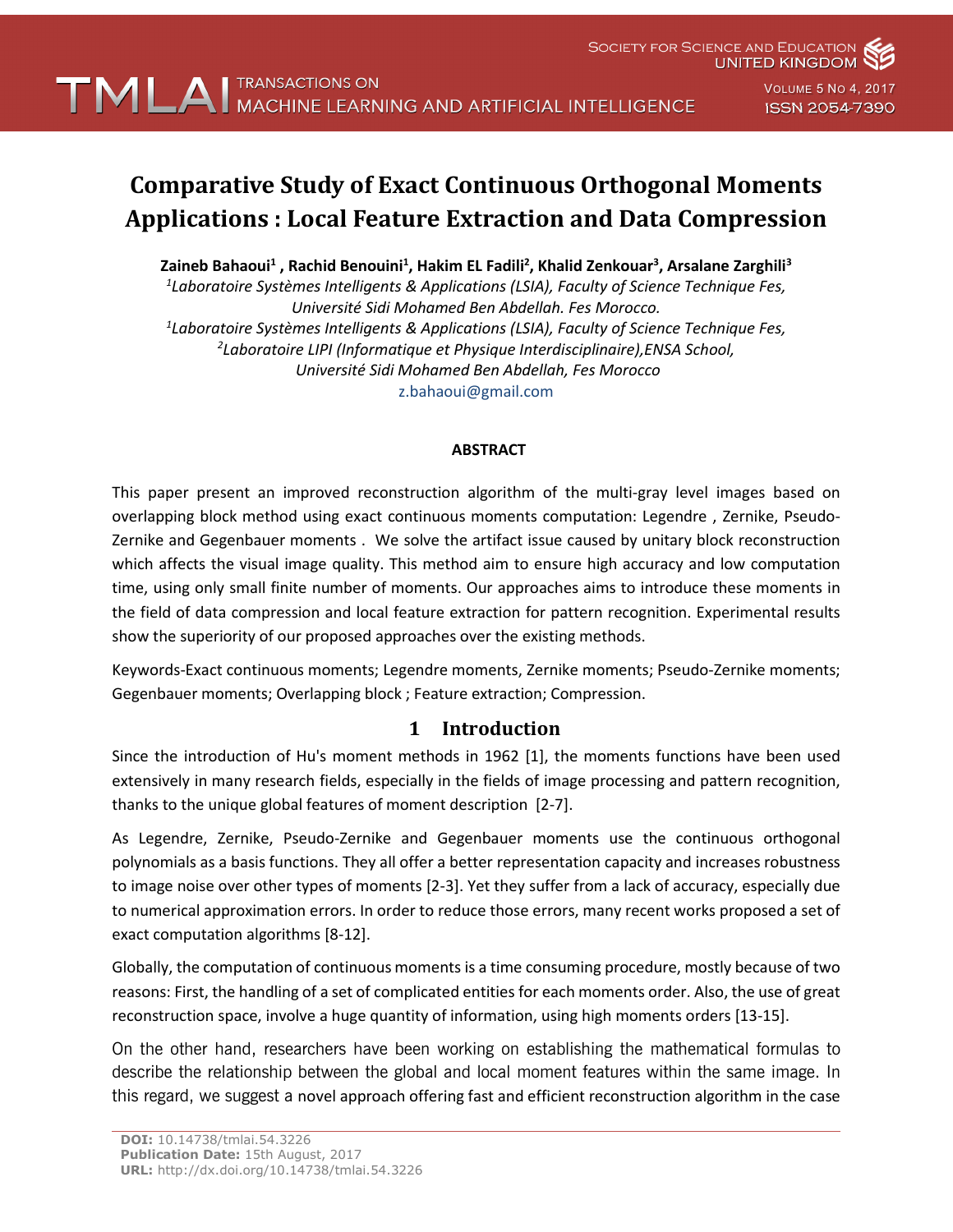of multi-gray level images with greater sizes, concentrating on the local feature extraction. Our main objective is to reach high reconstruction quality using only a small finite number of moments, by splitting the original image into blocks, and using fast and exact approximation. This strategy relies in the utilization of low-order polynomials on small intervals instead of high orders on a single one [13]. This aims to introduce these continues moments in the data compression field, which can be achieved by transforming the data, projecting them on the basis of functions, and then encoding the resulted coefficients [16-17]. Therefore, the input image is partitioned into blocks of pixels which are then reconstructed as separate entities.

This novel methodology based on a decomposition technique enables fast computation of image moments. Such a process is commonly used in image compression standards, e.g. in JPEG [18] where image is partitioned into blocks and DCT coefficients are computed in each part

However, when adjacent blocks have different reconstruction values, the block boundaries become visible, producing vertical and horizontal lines in the reconstructed images. This phenomenon is known as the blocking artifact [19].

To deal with this issue, we propose a new Overlapping concept, which use the neighboring information of each block and exploits the inter-block correlation. This new approach called Overlapping Block based Reconstruction (OBR), has been implemented with four different Exact continuous Moments types: Legendre (OBRELM), Zernike (OBREZM), Pseudo-Zernike(OBREPZM) and Gegenbauer (OBREGM).

In order to evaluate the performances of those four new methods, we performed a set of comparative tests on a multi-gray level images, in terms of local feature extraction either in visual quality, in PSNR or in SSIM index [20].In addition, a comparison has been conducted between a reference method, DCT, and our four proposed methods, in order to investigate whether this continuous moments an provide an alternative to the existing JPEG compression.

The rest of the paper is organized as follows. Section 2, describes the recently introduced Exact Moments computation. In section 3 we point out the theoretical details of the proposed OBRELM, OBREZM and OBREGM methods. We describe the two application of our algorithm in section 4. Finally, Section 5 gives the experimental validation with the summary of important results, and concluding remarks are presented in section 6.

# **2 Exactcontinuousmoments computation**

### **2.1 Exact Legendre moments (ELM)**

The( $p + q$ ) order Exact Legendre Moments (ELM) [8-9], of an M x Nimage described by its intensity function  $f(x, y)$  is:

$$
L^{E}_{p,q} = \sum_{1}^{M} \sum_{1}^{N} I_{p}(x_{i}) I_{q}(y_{j}) f(x_{i}, y_{j}),
$$
\n(1)

where

$$
I_p(x_i) = \frac{2p+1}{2} \int_{U_i}^{U_{i+1}} P_p(x) dx / I_q(y_j) = \frac{2q+1}{2} \int_{V_j}^{V_{j+1}} P_q(y) dy,
$$
\n(2)

And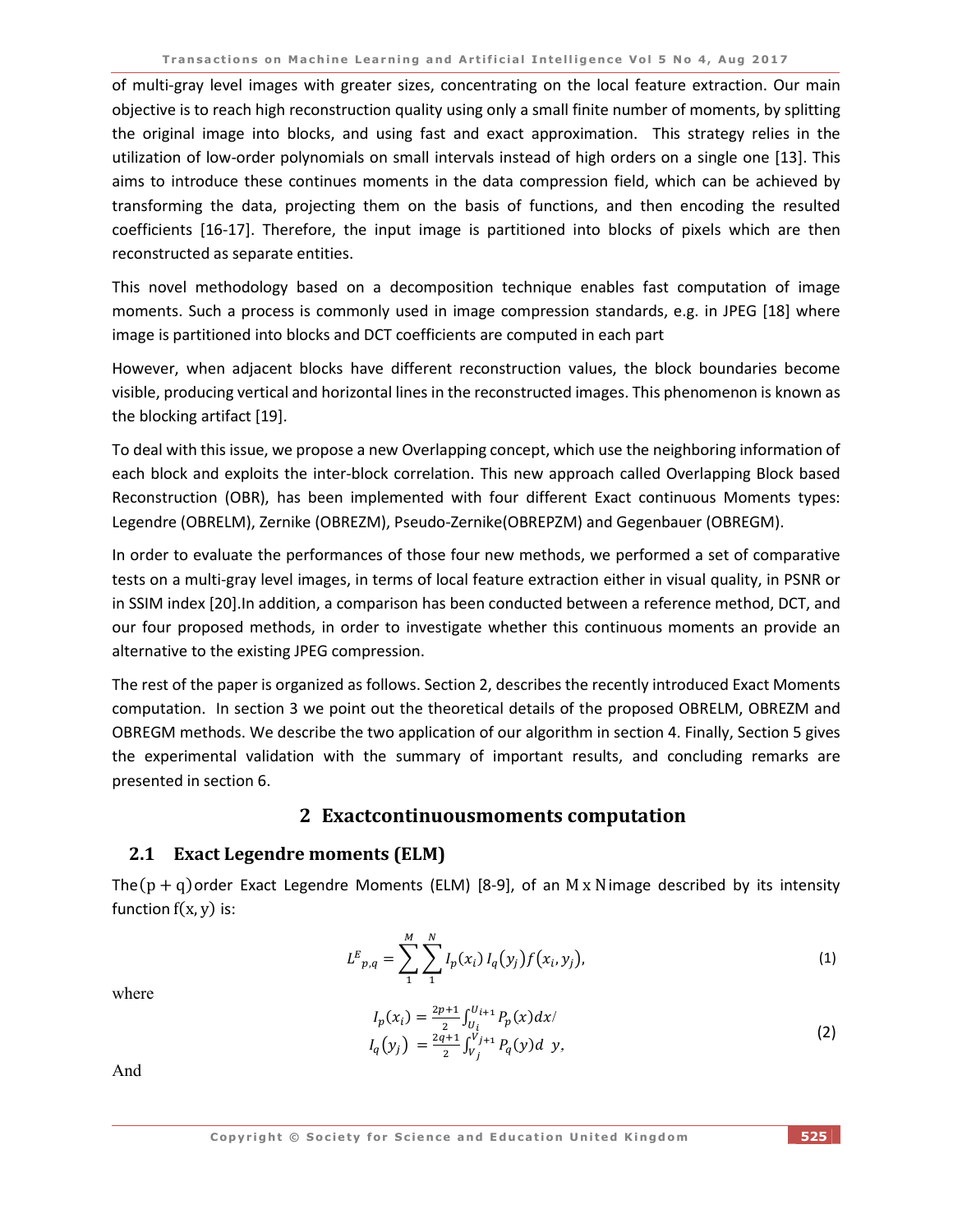$$
\int P_p(x)dx = \frac{P_{p+1}(x) - P_{p-1}(x)}{2p+1} / \int P_q(y)dy = \frac{P_{q+1}(y) - P_{q-1}(y)}{2q+1}.
$$
\n(3)

For the computation of Legendre polynomials, the recurrence relation can be used [8]:

$$
P_{p+1}(x) = \frac{(2p+1)}{(p+1)} x P_p(x) - \frac{p}{(p+1)} P_{p-1}(x).
$$
\n(4)

For simplicity, upper and lower limits of the integration in (2) and (3) will be expressed as follows:

$$
U_{i+1} = -1 + i\Delta x, U_i = -1 + (i - 1)\Delta x.
$$
 (5)

Similarly,

$$
V_{j+1} = -1 + j\Delta y, V_j = -1 + (j-1)\Delta y.
$$
 (6)

Using (2), (3) and (4), the integral parts will be written as follows:

$$
\int_{U_i}^{U_{i+1}} P_p(x) dx = \left[ \frac{P_{p+1}(x) - P_{p-1}(x)}{2p+1} \right]_{U_i}^{U_{i+1}} / \left[ \int_{V_j}^{V_{j+1}} P_q(y) dx \right] = \left[ \frac{P_{q+1}(y) - P_{q-1}(y)}{2q+1} \right]_{V_j}^{V_{j+1}} . \tag{7}
$$

Substitute  $P_{p+1}(x)$  from (4) into (7) yields (8):

$$
\int_{U_i}^{U_{i+1}} P_p(x) dx = \frac{1}{p+1} \left[ x P_{p+1}(x) - P_{p-1}(x) \right]_{U_i}^{U_{i+1}} / \int_{V_j}^{V_{j+1}} P_q(y) dy = \frac{1}{q+1} \left[ y P_{q+1}(y) - P_{q-1}(y) \right]_{V_j}^{V_{j+1}}.
$$
\n(8)

The set of Legendre moments can thus be computed exactly by (1) where

$$
I_p(x_i) = \frac{2p+1}{2p+2} \left[ xP_{p+1}(x) - P_{p-1}(x) \right]_{U_i}^{U_{i+1}} /
$$
  
\n
$$
I_q(y_j) = \frac{2q+1}{2q+2} \left[ yP_{q+1}(y) - P_{q-1}(y) \right]_{V_j}^{V_{j+1}}.
$$
\n(9)

Equation (1) is called the exact computation of Legendre moments (ELM) [8-9].

The image function  $f(x, y)$ can be written as an infinite series of expansion in terms of the Legendre polynomials over the square[-1, 1]

$$
f(x,y) = \sum_{p=0}^{\infty} \sum_{q=0}^{\infty} L_{p,q} P_p(x) P_q(y),
$$
 (10)

where the Legendre moments $L^{E}{}_{p,q}$  are computed over the same square. If only Legendre moments of order  $p + q \leq$  max are given, then the function  $f(x, y)$ can be approximated by a truncated finite series :

$$
\hat{f}_{max}(x, y) = \sum_{p=0}^{max} \sum_{q=0}^{p} L_{p-q,q} P_{p-q}(x) P_q(y),
$$
\n(11)

where the number of moments used in this form for image reconstruction is defined by [3]:

$$
N_{total} = \frac{(max + 1)(max + 2)}{2}.
$$
 (12)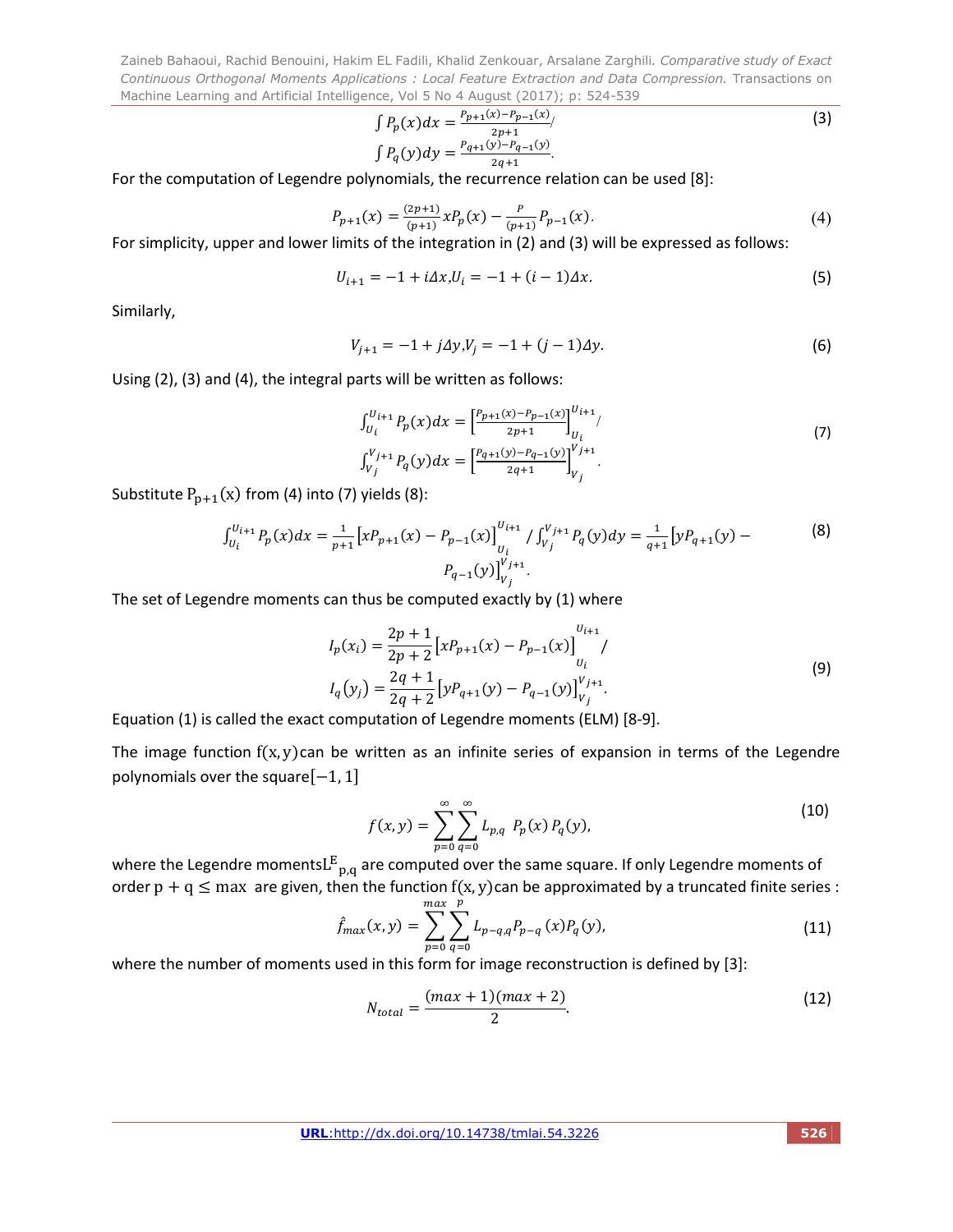#### **2.2 Exact Zernike moments (EZM)**

Exact Zernike moments are computed by using exact geometric moments, proposed by Hosny in [10]. The approach by first calculating the geometric moments accurately, then employing the relationship in (13)of Zernike moments and the geometric moments.

$$
Z_{pq} = \frac{p+1}{\pi} \sum_{\substack{k=|q| \\ p-k=even}}^p \sum_{j=0}^s \sum_{m=0}^{|q|} w^m \binom{s}{j} \binom{|q|}{m} B_{p|q|k} G_{k-2j-m, 2j+m}, \tag{13}
$$

wheres =  $0.5(k - |q|)$  and  $\hat{i} = \sqrt{-1}$ 

$$
w = \begin{cases} -\hat{\iota}, & q > 0 \\ \hat{\iota}, & q \le 0 \end{cases}
$$
 (14)

The Exact Zernike moments $\rm Z_{pq}^E$ is simplified as following:

$$
Z_{pq}^{E} = \frac{p+1}{\pi} \sum_{\substack{k=|q|\\p-k=even}}^{p-2} B_{p|q|k} Rad_{kq}
$$
 (15)

Zernike polynomial coefficients are computed using the following recurrence relations:

$$
B_{ppp} = 1,\t\t(16)
$$

$$
B_{p(q-2)p} = \frac{p+q}{p-q+2} B_{pqp},
$$
\n(17)

$$
B_{pq(k-2)} = \frac{(k+q)(k-q)}{(p+k)(p-k+2)} B_{pqk}.
$$
\n(18)

The time consuming direct computations of factorial terms are avoided by using the following recurrence relations:

$$
D(p,k) = \frac{p+q}{p-k} D(p-1,k),
$$
\n(19)

$$
D(p,k) = \frac{1}{k(p-k)} D(p,k-1),
$$
\n(20)

with $D(0,0) = 1$ , and  $D(p, 0) = 1$ .

The radial Zernike moments are expressed as a combination of geometric moments.

$$
Rad_{kq} = \sum_{j=0}^{s} \sum_{m=0}^{|q|} w^{m} D(s,j)D(q,m)G_{k-2j-m, 2j+m}.
$$
 (21)

Hosny in [46] proposed an exact and fast geometric moments's computation. In this exact method, the set of geometric moments can thus be computed exactly by:

$$
G_{pq} = \sum_{i=0}^{N} \sum_{j=0}^{N} I_p(i) I_q(j) f(x_i, y_j),
$$
 (22)

where

$$
I_p(i) = \frac{1}{p+1} \left[ U_{i+1}^{p+1} - U_i^{p+1} \right] / I_q(j) = \frac{1}{q+1} \left[ U_{j+1}^{q+1} - U_j^{q+1} \right],
$$
 (23)

Fast computation of exact geometric moments can be achieved by successive computation of the qth order moments for each row. (22)will be rewritten in a separable form as follows: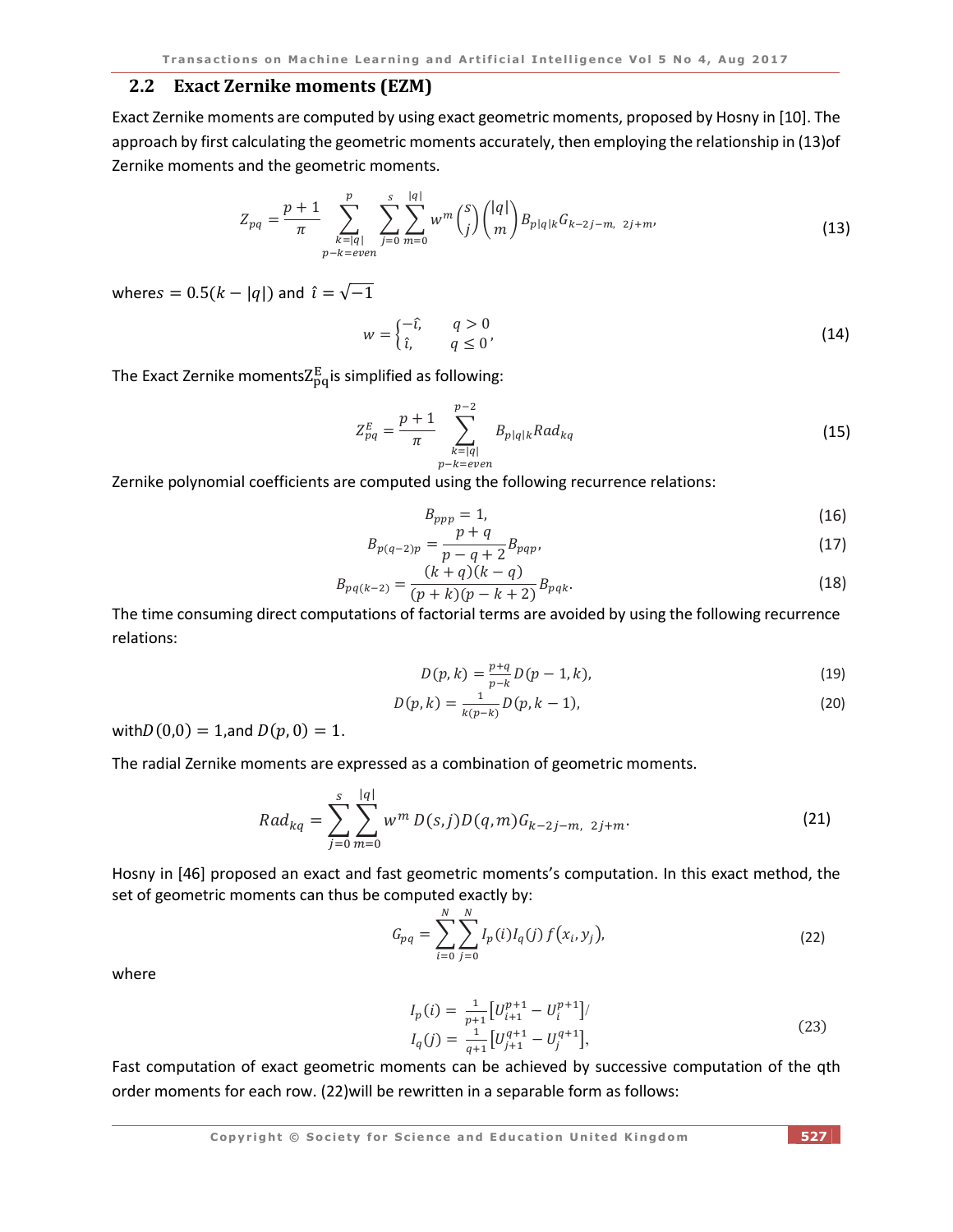$$
G_{pq} = \sum_{i=0}^{N} I_p(i) Y_{iq}(j).
$$
 (24)

where

$$
Y_{iq} = \sum_{j=0}^{N} I_q(j) f(x_i, y_j).
$$
 (25)

 $Y_{iq}$ in(25)is the  $q^{th}$  order moments of row i. Since, $I_0(i) = \frac{\sqrt{2}}{N}$ .

Substitute  $I_0(i)$  into (23) yields;

$$
G_{0q} = \frac{\sqrt{2}}{N} \sum_{i=0}^{N} Y_{iq}(j).
$$
 (26)

The image intensity function  $f(x, y)$  can then be expressed in terms of Zernike polynomials over the unit circle as

$$
f(x,y) = \sum_{p=0}^{\infty} \sum_{\substack{q \text{ square} \\ p-q=even}} \lambda_p Z_{pq} V_{pq}(x,y),
$$
 (27)

where $\lambda_{\rm p}$  is a normalization constant that depends on the square to circular mapping technique and

$$
V_{pq}(x, y) = R_{pq}(r)e^{-iq\theta}, r \in [-1, 1]
$$
\n(28)

Where  $r = \sqrt{x^2 + y^2}$  is the length of the vector from the origin to the pixel  $(x, y)$ , and  $\theta = \tan^{-1}(y/x)$  is the angle between the vector r and the principle x-axis. The real valued radial polynomials are given by

$$
R_{pq}(r) = \sum_{\substack{k=q \ p-k=even}}^{p} B_{p|q|k} r^k,
$$
\n(29)

where the polynomial coefficients,  $B_{p|q|k}$  are defined as:

$$
B_{p|q|k} = \frac{(-1)^{\left(\frac{p-k}{2}\right)} \left(\frac{p+k}{2}\right)!}{\left(\frac{p-k}{2}\right)! \left(\frac{k+q}{2}\right)! \left(\frac{k-q}{2}\right)!},\tag{30}
$$

With Zernike moments, $Z_{pq}$  are computed over the same unit circle. However, the reconstruction of image function using arbitrary large order of Zernike moments is not efficient. Therefore, this series expansion is truncated at a finite order, Max, and considered as optimum approximation to the original image function. The reconstructed image intensity function $\hat{f}(x, y)$ , based on the truncated series, is given as:

$$
\hat{f}_{Max}(x, y) \approx \sum_{p=0}^{Max} \sum_{\substack{q \ q \equiv even}}^{p} \lambda_p Z_{pq} V_{pq}(x, y).
$$
\n(31)

Where the number of moments used in this form for image reconstruction is definedin [3] by: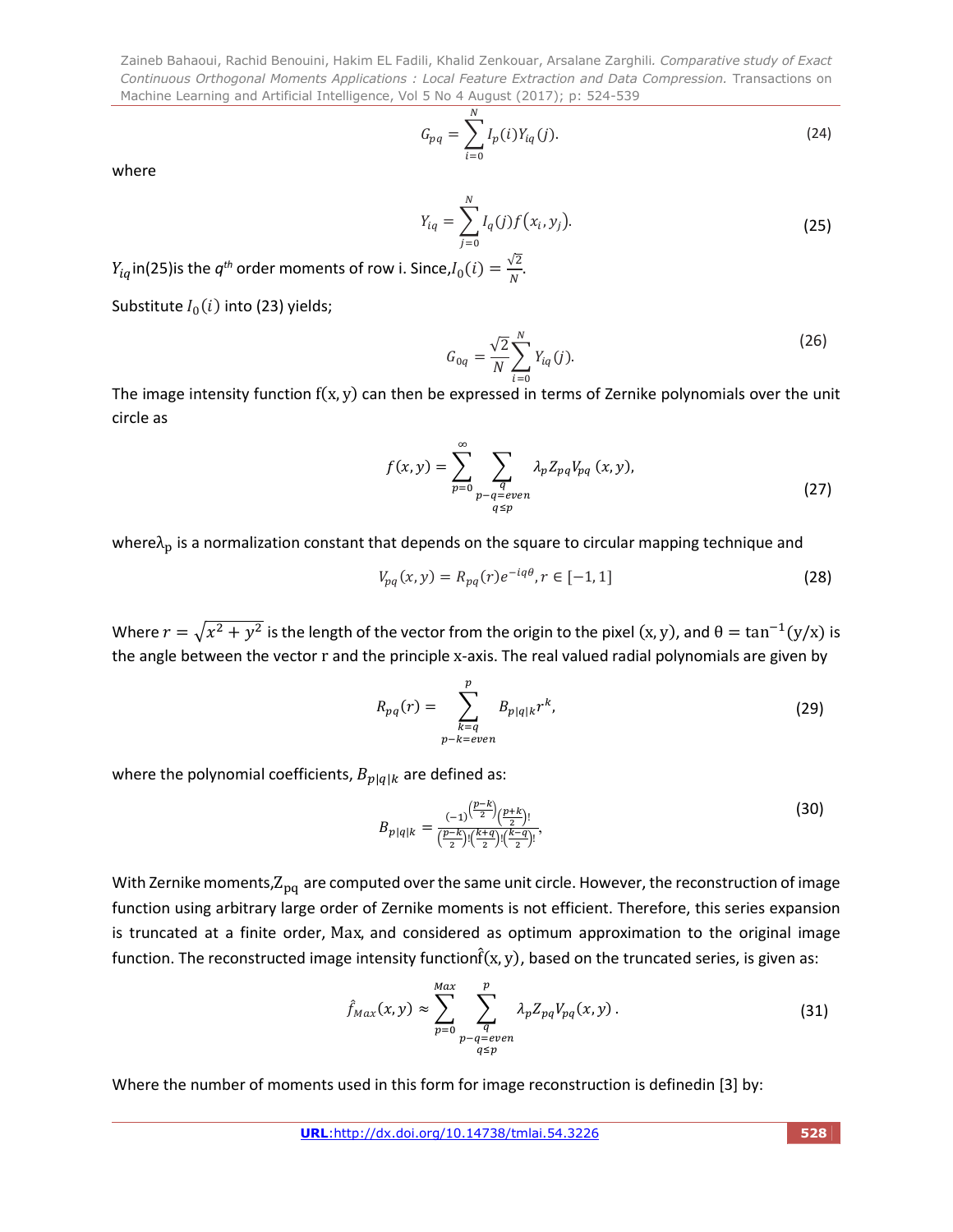$$
N_{total} = \begin{cases} \left(\frac{Max + 2}{2}\right)^2, & Maxiseven\\ \left(\frac{Max + 1}{2}\right)^2 + \frac{Max + 1}{2}, & Maxisodd \end{cases}
$$
(32)

#### **2.3 Exact Pseudo-Zernike moments (EPZM)**

EPZM are computed as a linear combination of exact geometric and radial geometric moments, where they are exactly computed by using mathematical integration [11].

$$
PZ_{pq} = \frac{p+1}{\pi} \left( \sum_{k=q}^{p} B_{p;q;k} R_{k,q}^G + \sum_{\substack{k=q+1 \ k-q=odd}}^{p} B_{p;q;k} R_{k,q}^H \right),
$$
 (33)

where

$$
R_{k,q}^G = \sum_{j=0}^s \sum_{m=0}^q (-\hat{\iota})^m C_j^S C_m^Q G M_{k-2j-m, 2j+m}, \qquad (34)
$$

$$
R_{k,q}^H = \sum_{j=0}^{s} \sum_{m=0}^{q} (-\hat{\iota})^m C_j^S C_m^q H_{k-2j-m, 2j+m}.
$$
 (35)

The PZM coefficients  $B_{pqk}$ are computed using the following recurrence relations:

$$
B_{ppp} = 1,\t\t(36)
$$

$$
B_{p(q-1)p} = \frac{k+p+1}{p-q+1} B_{pqp},
$$
\n(37)

$$
B_{pq(k-1)} = \frac{(k+q+1)(k-q)}{(p+k+1)(p-k+1)} B_{pqk}.
$$
\n(38)

The geometric and radial geometric moments  $GM_{pq}$  and  $H_{pq}$  are defined in function, of image intensity  $f(x, y)$ , as follows:

$$
GM_{pq} = \sum_{\substack{i=0 \ i>0}}^{\lfloor \frac{N}{2} \rfloor} \sum_{j=0}^{\lfloor \frac{N}{2} \rfloor} I_p(i) I_q(j) f(x_i, y_j),
$$
\n(39)

$$
H_{pq} = \sum_{i=0}^{\left[\frac{n}{2}\right]} \sum_{j=0}^{\left[\frac{n}{2}\right]} I_p(i) I_q(j) \sqrt{x^2 + y^2} f(x_i, y_j),\tag{40}
$$

where $I_p(x)$  and $I_q(y)$ are calculated by Eq.(23).

Where the number of moments used in this form for image reconstruction is defined in [3] by:

$$
N_{total} = (Max + 1)^2 \tag{41}
$$

### **2.4 Exact Gegenbauer moments (EGM)**

The accurate orthogonal Gegenbauer moments of order (p, q) [12] with the scaling parameter  $\alpha > -0.5$ are defined as follows:

$$
G_{p,q}^{(\alpha)} = \frac{1}{C_p(\alpha)C_q(\alpha)} \sum_{1}^{M} \sum_{1}^{N} I X_p(x_i) I Y_q(y_j) f(x_i, y_j),
$$
\n(42)

where the normalization constant  $C_p(\alpha)$  defined with the recurrence relation as:

**Copyright © Society for Science and Education United Kingdom 529**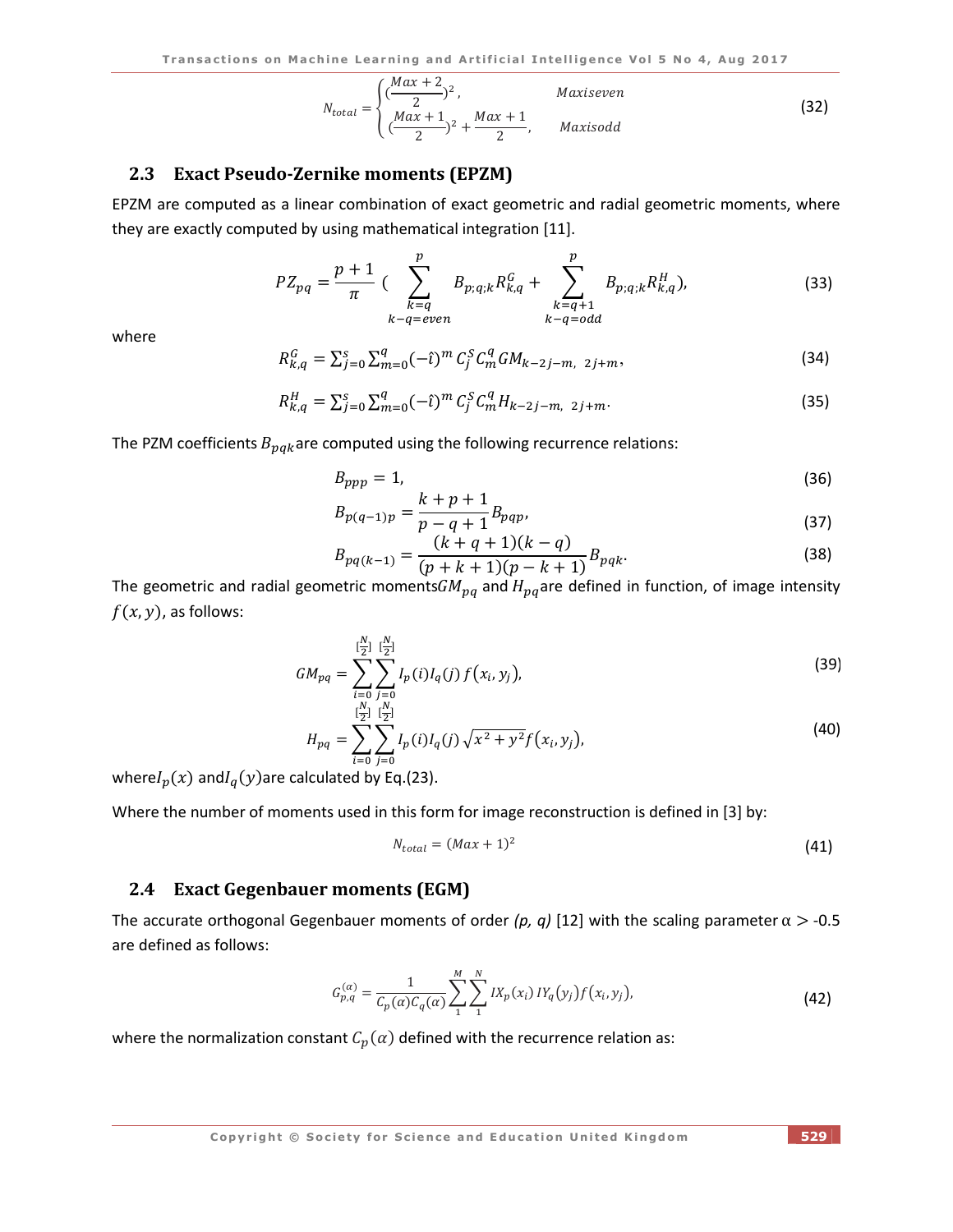$\boldsymbol{\eta}$ 

$$
C_p(\alpha) = \frac{(p - 1 + \alpha)(p - 1 + 2\alpha)}{p(p + \alpha)} C_{p-1}(\alpha)
$$
\n
$$
C_0(\alpha) = \frac{\pi \Gamma(2\alpha)}{2^{2\alpha - 1} \alpha [\Gamma(\alpha)]^2}
$$
\n(43)

The symbol, Γ(. ), refers to gamma function and:

$$
IX_p(x_i) = \sum_{k=0}^{[\frac{p}{2}]} B_{p,k}^{(\alpha)} I_{p-2k}(x_i)
$$
\n(45)

$$
IY_q(y_j) = \sum_{k=0}^{\lfloor \frac{q}{2} \rfloor} B_{q,k}^{(\alpha)} I_{q-2k}(y_j)
$$
 (46)

The floor operator[ $p/2$ ], equal to either  $(p - 1)/2$  or  $p/2$  for odd and even values of  $p$ , and the coefficients matrix  $B_{p,k}^{(\alpha)}$  obey the following recursive relations

$$
B_{0,0}^{(\alpha)} = 1,\t\t(47)
$$

$$
B_{p,0}^{(\alpha)} = \frac{2(\alpha + p - 1)}{p} B_{p-1,0}^{(\alpha)},
$$
\n(48)

$$
B_{p,k}^{(\alpha)} = \frac{(p-2k+2)(p-2k+1)}{4k(\alpha+p-k)} B_{p,k-1}^{(\alpha)},
$$
\n(49)

The definite integration  $I_{p-2k}(x_i)$  and  $I_{q-2k}(y_i)$  is evaluated using the recurrence relation:

$$
I_T = \frac{1}{(2\alpha + T)} \left[ U_i^{T-1} \left( 1 - U_i^2 \right)^{\alpha + 0.5} - U_{i+1}^{T-1} \left( 1 - U_{i+1}^2 \right)^{\alpha + 0.5} + (T - 1) I_{T-2} \right]
$$
(50)

whereT is a non-negative integer,  $T = 2, 3, 4, \dots$ .  $Max$ , with  $Max$  is the maximum order of Gegenbauer moments, and  $I_0 = \int_{U_i}^{U_{i+1}} (1 - x^2)^{\alpha - 0.5} dx$  and  $I_1 = \frac{1}{(2\alpha + 1)} \left[ \left( 1 - U_i^2 \right)^{\alpha + 0.5} - (1 - U_{i+1}^2)^{\alpha + 0.5} \right]$ .

The integration of  $I_0$  is difficult to be evaluated analytically. So, an accurate numerical integration method is a good choice. The composite Simpson's rule is proved to be very accurate where the numerical and exact values are almost equal [12].

For the computation of Gegenbauer polynomials, the recurrence relation can be used :

$$
P_{p+1}^{(\alpha)}(x) = \frac{(2p+2\alpha)}{(p+2\alpha)} x P_p^{(\alpha)}(x) - \frac{p+2\alpha-1}{(p+1)} P_{p-1}^{(\alpha)}(x)
$$
(51)

with $P_0^{(\alpha)}(x) = 1$ ,  $P_1^{(\alpha)}(x) = 2\alpha x$  and  $p \ge 0$ .

The image function  $f(x, y)$  can be written as an infinite expansion series in terms of the Gegenbauer polynomials over the square $[-1, 1]$   $x$   $[-1, 1]$ :

$$
f(x,y) = \sum_{p=0}^{\infty} \sum_{q=0}^{\infty} G_{p,q}^{(\alpha)} P_p^{(\alpha)}(x) P_q^{(\alpha)}(y)
$$
 (52)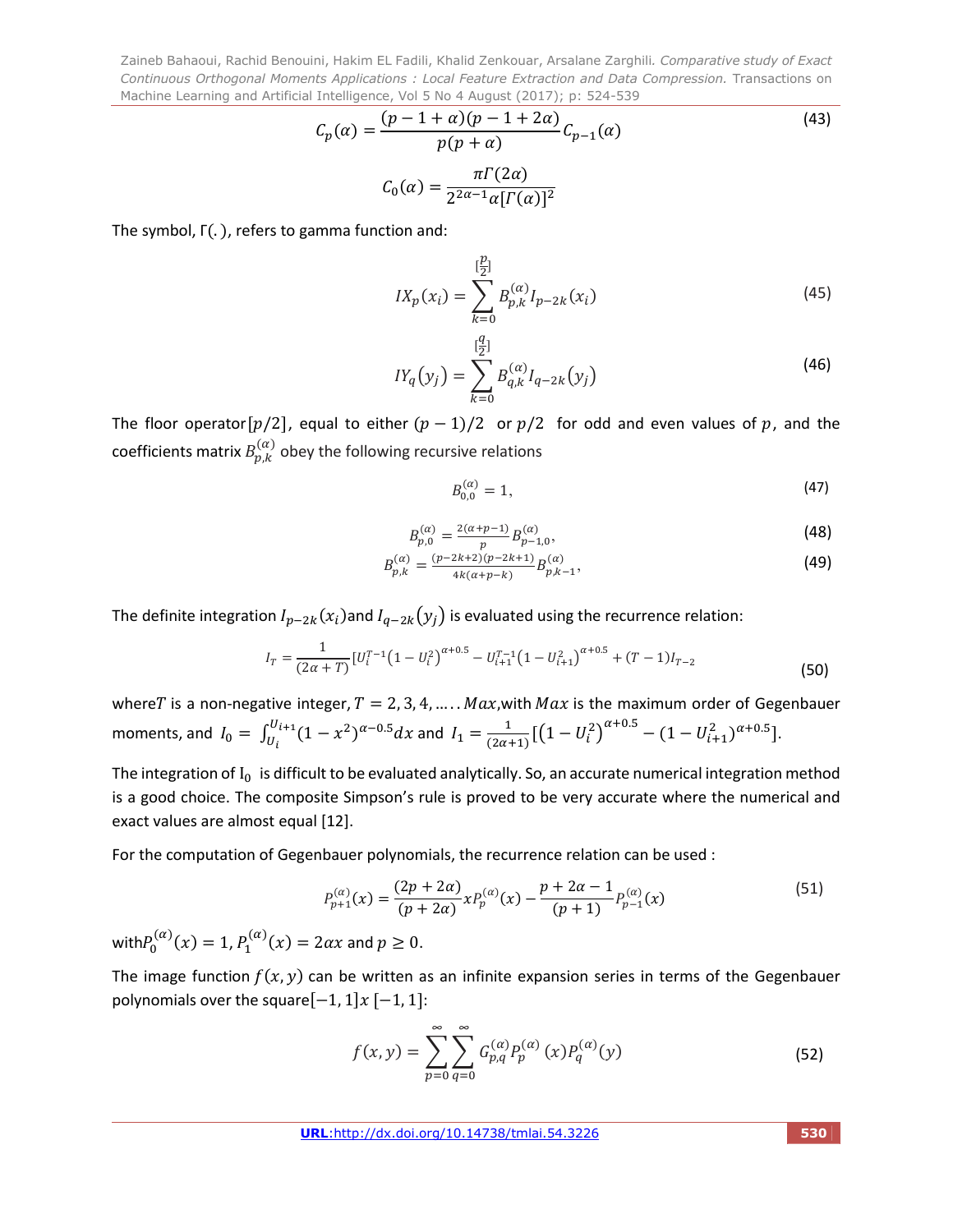where the Gegenbauer moments,  $G_{p,q}^{(\alpha)}$ , are computed over the same square. If only Gegenbauer moments of order smaller than or equalto Max are given, then the function  $f(x, y)$  in equation (43) can bereconstructed as follows:

$$
\hat{f}_{Max}(x, y) \approx \sum_{p=0}^{Max} \sum_{q=0}^{p} G_{p-q,q}^{(\alpha)} P_{p-q}^{(\alpha)}(x) P_q^{(\alpha)}(y)
$$
\n(53)

Where the number of moments used in this form for image reconstruction is defined in Eq.(12).

## **3 Overlapping blocks reconstruction using Exact moments**

We learnt from the previous chapter, that regardless of the moments used, It is established that the exact momentscomputation can reduce significantly the reconstruction error rate and increase the outcome quality.

Nevertheless, if we consider images with greater sizes, higher order moments are involved and the handling of greater quantity of information is necessary [13]. Hence the moments computation becomes a time consuming procedure.

Nevertheless, if we consider images with greater sizes, higher order moments are involved and the handling of greater quantity of information is necessary [13]. Hence the moments computation becomes a time consuming procedure.

To overcome this limitation, we first proposed an approach using block based reconstruction method: The input image is subdivided into square blocks of pixels of size  $(k, l)$ , which generates a number of subimages reconstructed separately. Because sub-image size is smaller, only low moments's order are needed to better describe its content. Thus, this method allows faster computation of image moments.

However, since each block is handled as an independent entity, discontinuities occur at the block boundaries. This is known as the blocking artifact, which is a consequence of the lack of inter block correlation during the reconstruction process.

In order to exploits this inter block correlation, our proposed approach relies on the overlapping concept: We use for each block the three adjacent neighboring information's by performing the moments computation process on the Overlapped blocks and reconstructing the initial non-overlapped block. In our case, the blocking artifact is dealt with at the source, namely, the moments computation process.

We applied this Overlapping approach to each of the four moments types: Legendre, Zernike, Pseudo-Zernike and Gegenbauer. Hence, we will propose four reconstruction methods:

OBRELM: Overlapping Block based Reconstruction using Exact Legendre Moments.

OBREZM: Overlapping Block based Reconstruction using Exact Zernike Moments.

OBREPZM: Overlapping Block based Reconstruction using Exact Pseudo- Zernike Moments.

OBREGM: Overlapping Block based Reconstruction using Exact Gegenbauer Moments.

Those methods are performed through two stages: (i) the exact moments computation which extracts the block neighborhood information by proceeding on overlapped blocks; (ii) the reconstruction process which acts on output blocks and merge them into the final image (Figure. 1).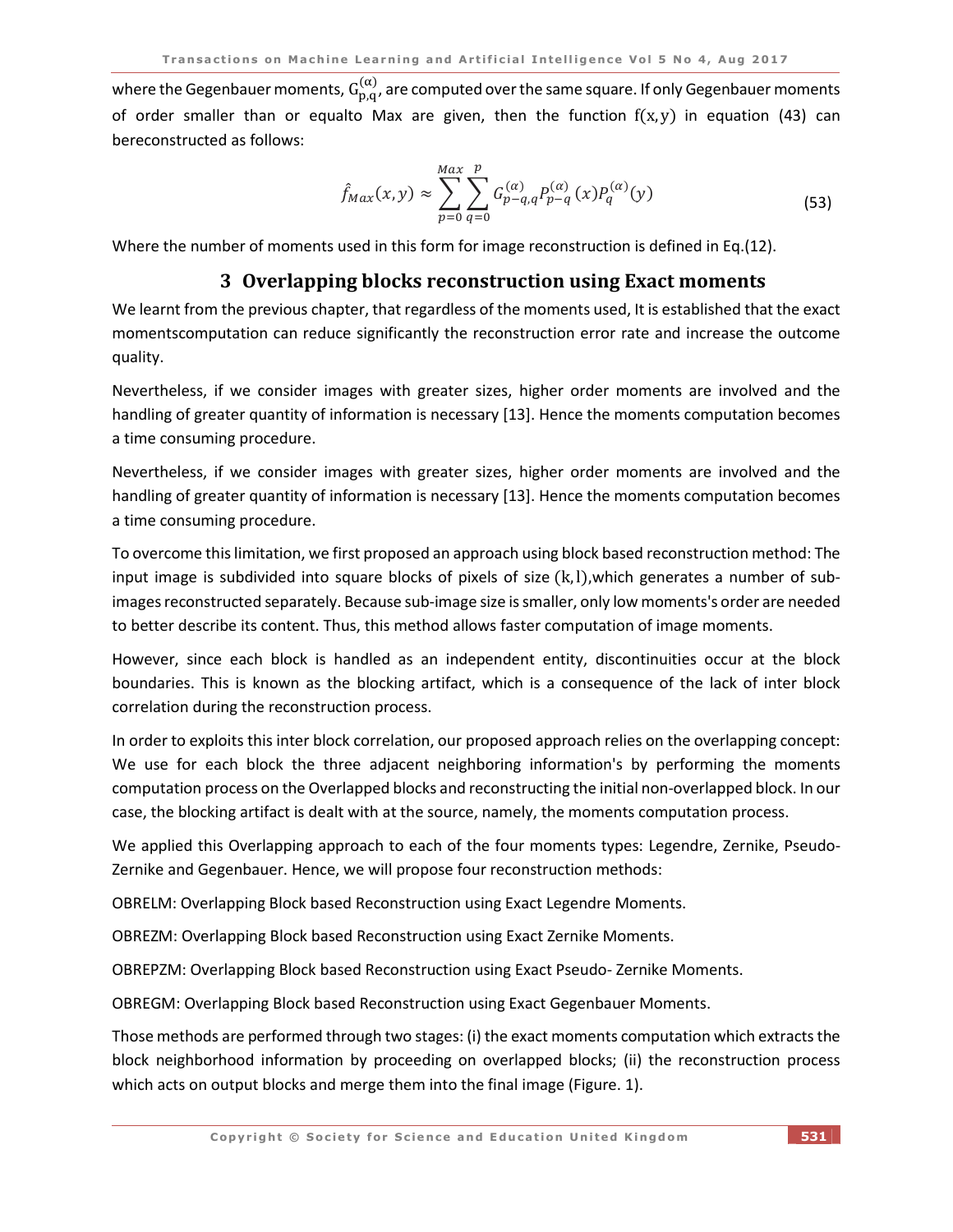The following figures show the reconstruction stages and the Overlapping scheme.



**Figure 1 The overlapping scheme of Legendre and Gegenbauer moments, which are defined in the unit square**

As we can see in Figure. 1 this overlapping scheme uses the information of the tree neighbors block, It's a one side overlapping, the other side will be overlapped with the next block. In the case of Zernike and Pseudo-Zernikemoments, our overlapping method also proceed by partionning the input image into square blocks of size  $(k, l)$ , which are then mapped on circular blocks  $(r, \theta)$  parameters [10].

We consider w extra pixel on one side (Figure.1), the pixels of the additional perimeter would be considered in the moment's computation of this block.

Two works [15] and [19], have proved that an overlapping window size of one pixel is the most effective in terms of image quality and time consuming.

By using the overlapping method, the image space will take the following form:

$$
\Omega_{\text{overlap}} = \{x_i, y_j | 0 \le x_i \le M - 1 + w, \qquad 0 \le y_j \le N - 1 + w\} \tag{53}
$$

We assume that:

$$
\Omega_{\text{Overlap}} = \bigcup_{n_1=0}^{(S_1-1)} \bigcup_{n_2=0}^{(S_2-1)} D_{\text{Overlap}}^{n_1, n_2}.
$$
\n(54)

Where the subset  $D_{\text{Overall}}^{n_1,n_2}$  is expressed as:

$$
D_{\text{overlap}}^{n_1, n_2} = \{x_i, y_j | n_2 k \le x_i \le (n_2 + 1)k - 1 + w, n_1 l \le y_j \le (n_1 + 1)l - 1 + w \}.
$$
\n(55)

Then let the image function associated to each  $\mathsf{D}_{\mathsf{Overall}}^{\mathsf{n}_1,\mathsf{n}_2}$ subset be defined as follows:

$$
f_{\text{Overlap}}^{n_1, n_2}(x, y) = \left\{ f(x_i, y_j) \middle| x_i, y_j \in D_{\text{overlap}}^{n_1, n_2} \right\}.
$$
 (56)

This gives:

$$
f(x,y) = \bigcup_{n_1=0}^{(S_1-1)} \bigcup_{n_2=0}^{(S_2-1)} f_{\text{Overlap}}^{n_1,n_2}(x,y) \,.
$$
 (57)

We introduce The Legendre moments defined on the subspace  $D_{\text{Overall}}^{n_1,n_2}$  for the Overlapping Block based Reconstruction using Exact Legendre Moments method (OBRELM) is: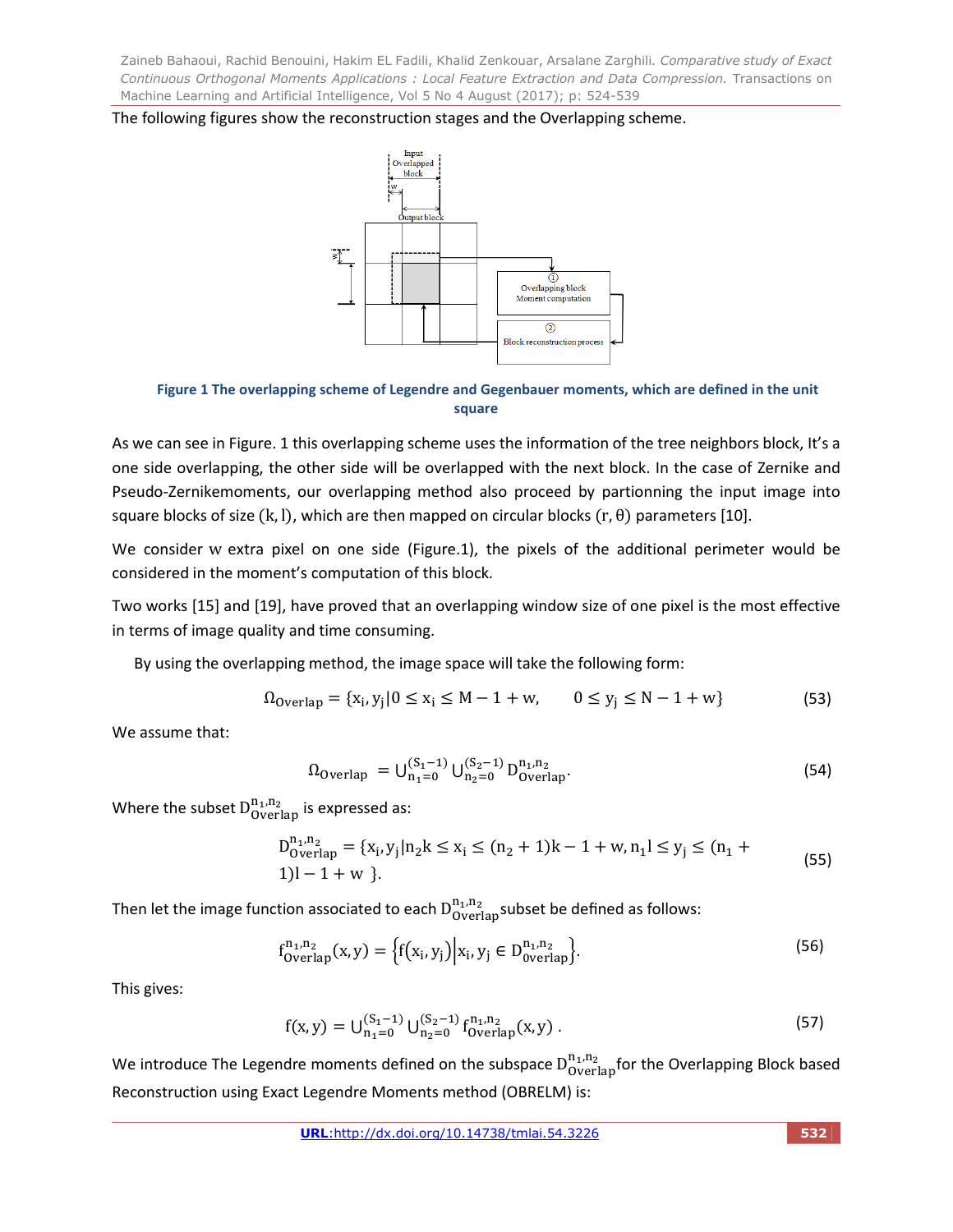$$
L_{p,q,Olap}^{E,n_1,n_2} = \sum_{\substack{(n_2+1)k-1+w \ (n_1+1)l-1+w}}^{(n_2+1)k-1+w \ (n_1+1)l-1+w} \sum_{\substack{j=n_1l}}^{n_1} I_{p,Olap}^{n_1}(x_i) I_{q,Olap}^{n_2}(y_j) f^{n_1,n_2}(x_i, y_j)
$$
(58)

The Zernike moments defined for the Overlapping Block based Reconstruction using Exact Zernike Moments method (OBREZM) is:

$$
Z_{pq,Overlap}^{E,n_1,n_2} = \frac{p+1}{\pi} \sum_{\substack{k=|q| \\ p-k=even}}^{p-2} B_{p|q|k} Rad_{kq,Overlap}^{n_1,n_2}.
$$
 (59)

 $\mathbf{r}$ 

The Pseudo-Zernike moments defined for the Overlapping Block based Reconstruction using Exact Zernike Moments method (OBREPZM) is:

 $\mathbf{r}$ 

$$
PZ_{pq,Ovlap}^{n_1,n_2} = \frac{p+1}{\pi} \left( \sum_{k=q}^{p} B_{p;q;k} R_{k,q}^{G,n_1,n_2} + \sum_{\substack{k=q+1 \ k-q=odd}}^{p} B_{p;q;k} R_{k,q}^{H,n_1,n_2} \right).
$$
\n(60)

The Gegenbauer moments defined for the Overlapping Block based Reconstruction using Exact Gegenbauer Moments method (OBREGM) is:

$$
G_{p,q,Ovlap}^{E,n_1,n_2} = \frac{1}{C_p(\alpha)C_q(\alpha)}
$$
  
\n
$$
\sum_{i=n_2k}^{(n_2+1)k-1+w} \sum_{j=n_1l}^{(n_1+1)l-1+w} I X_{p,Olap}^{n_1}(x_i) I Y_{q,Olap}^{n_2}(y_j) f^{n_1,n_2}(x_i, y_j).
$$
\n(61)

Then, the functions of each image block using the OBRELM, OBREZM, OBREPZM and OBREGM are as follows:

$$
\hat{f}^{n_1, n_2}_{\max, Ovlap}(x_i, y_j) \approx
$$
  
\n
$$
\sum_{p=0}^{\max} \sum_{q=0}^{p} L_{p-q, q, Ovlap}^{E, n_1, n_2} P_{p-q, Ovlap}(x_i) P_{q, Ovlap}(y_j).
$$
 (62)

$$
\hat{f}_{\max,Ovlap}^{n_1,n_2}(x_i, y_j) \approx \n\sum_{p=0}^{\max,Ovlap} \sum_{\substack{q \ p-q=even}}^{p} \lambda_p Z_{p,q,Ovlap}^{E,n1,n2} V_{p,q}^{n1,n2} (x_i, y_j).
$$
\n(63)

$$
\hat{f}_{\max,Ovlap}^{n_1,n_2}(x_i, y_j) \approx
$$
\n
$$
\sum_{\substack{p=0 \ p-q=even}}^{\max, Ovlap} \sum_{\substack{q \ p,q_1, p_2 \ q \leq p}}^{\min, p_2} \lambda_p Z_{p,q_1Ovlap}^{p_1,n_2} v_{p,q}^{n_1,n_2} (x_i, y_j).
$$
\n(64)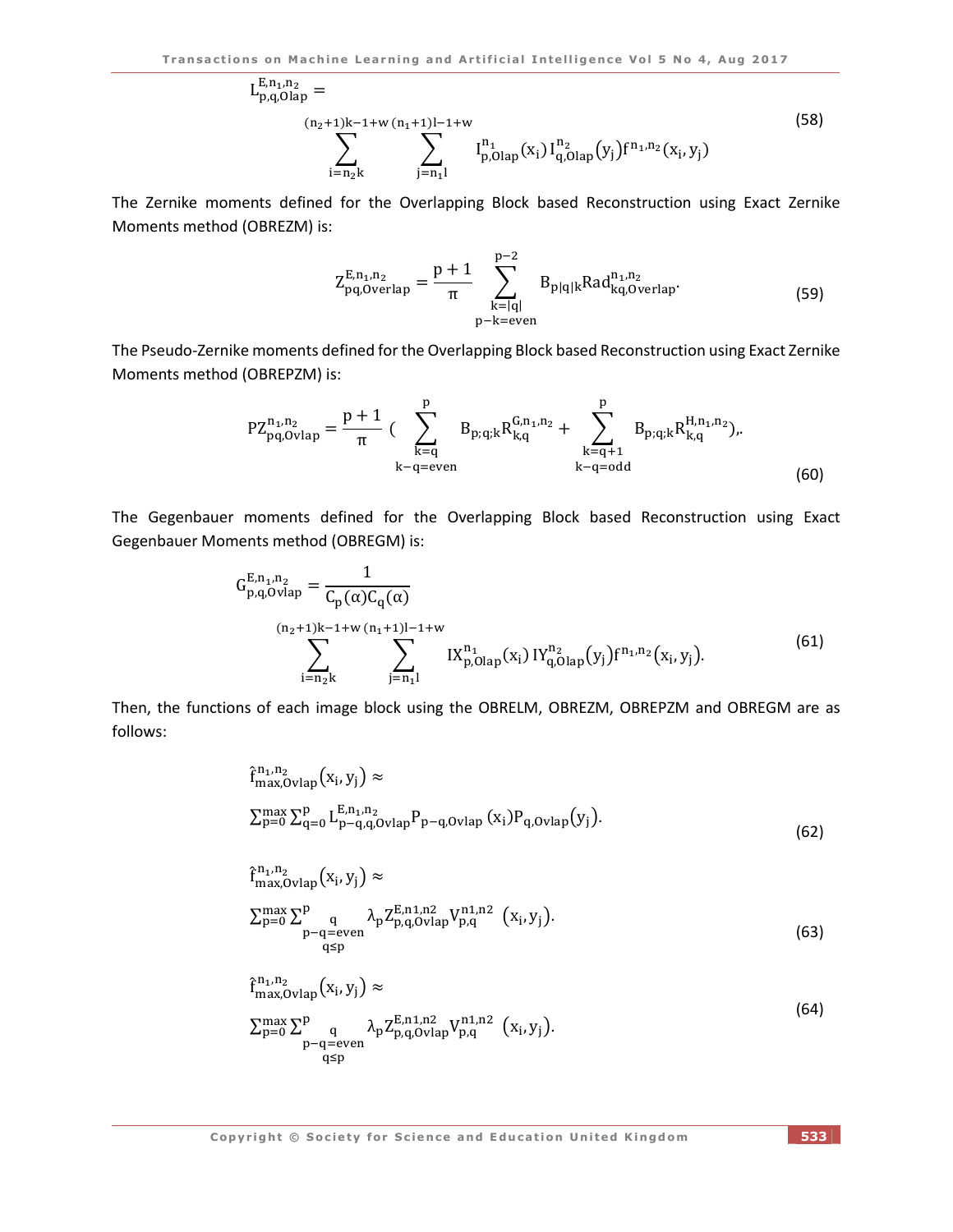$$
\begin{aligned} &\hat{f}_{max,Ovlap}^{n_1,n_2}\big(x_i,y_j\big)\approx\\ &\sum_{p=0}^{\max}\sum_{q=0}^{p}G_{p-q,q,Ovlap}^{E,n_1,n_2}P_{p-q,Ovlap}\big(x_i)P_{q,Ovlap}\big(y_j\big). \end{aligned}
$$

The image function up to max of the three approaches using Legendre, Zernike and Gegenbauer moments can be finally obtained by:

$$
\hat{f}_{\max}(x,y) = \bigcup_{n_1=0}^{(S_1-1)} \bigcup_{n_2=0}^{(S_2-1)} \hat{f}_{\max,0}^{n_1,n_2}(x,y),\tag{66}
$$

Our approaches OBRELM, OBREZM, OBREPZM and OBREGM using respectively Legendre, Zernike, Pseudo-Zernike and Gegenbauer moments achieve improvement in the following points:

- i. Giving high reconstruction quality by using only a small finite number of moments.
- ii. Mitigating the artifact involved in the block processing by exploiting the block neighborhood information during the moments computation step, which allows to avoid enhancement post processing techniques which are a time-consuming procedures.

This property can be used to extract local features from the desired Region of interest (ROI). Also, it can be applied in the field of data compression, in which we aim to reconstruct the original image using only a finite number of moments.

# **4 Applications of our four proposed methodes**

# **4.1 Local features extraction**

In this section, we show that we can use our proposed block representation approaches, based on continuous moments, for local features extraction from an image. The local features can be extracted easily from any desired location in the image (region of interest), due to the capability of our approaches to separately represent the information of each block. Consequently, their use in object classification and recognition applications is highly significant. Our proposed local features extraction algorithm is described as follows: firstly; the input image is divided into small blocks. Secondly, for each block that correspond to the desired ROI, we apply our proposed methods (OBRELM, OBREZM, OBREPZM and OBREGM) for extracting the local features. Finally, we transform the resulting moments coefficients to a classifier (Figure 2).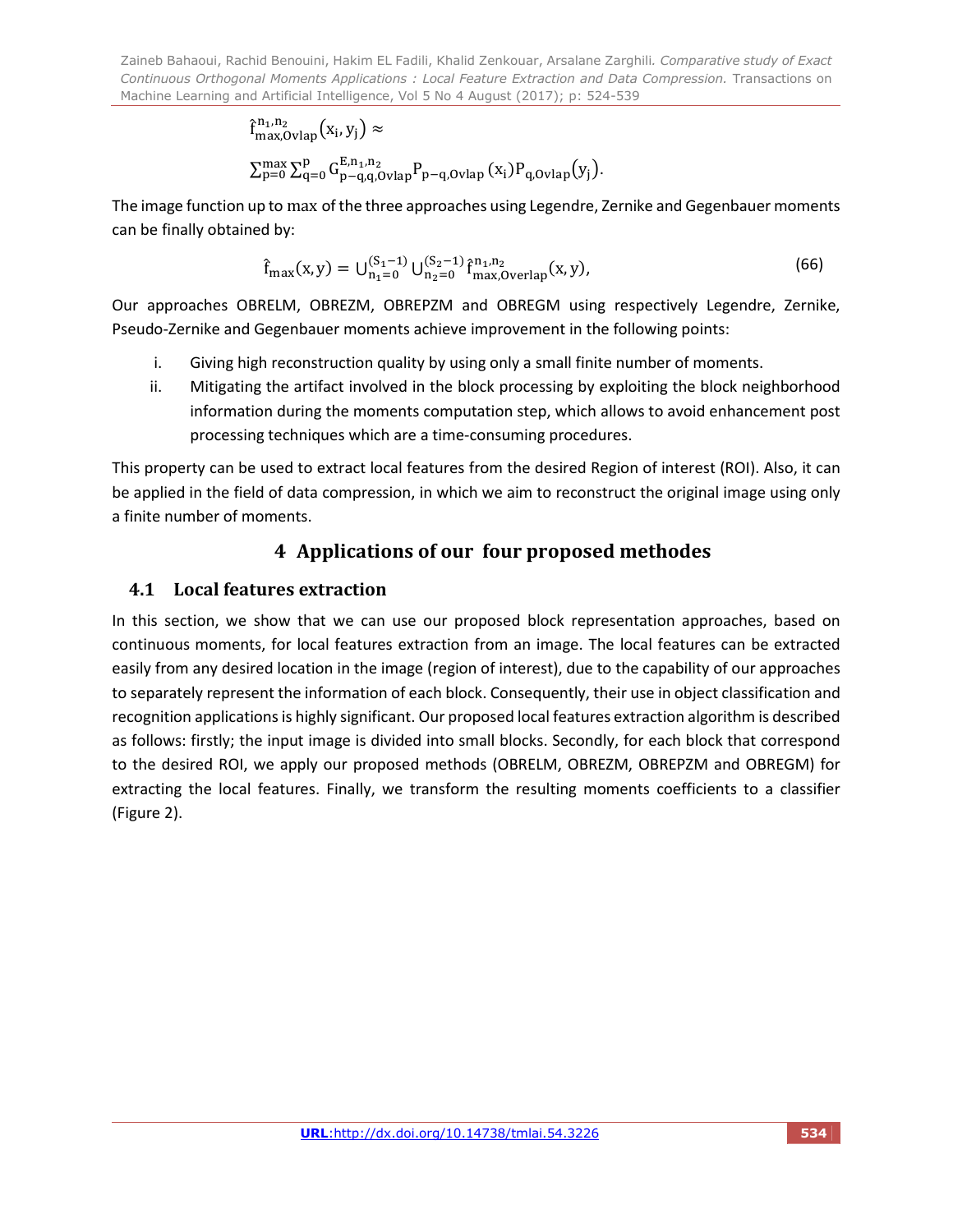

**Figure 1 The principe of applying our four approaches in local feature extraction for classification**

# **4.2 Compression algorithm**

The compression algorithm is described as follows: Each images is first divided into sub-blocks whose size is (M x M), each block is then transformed by using the OBRELM, OBREZM, OBREPZM and OBREGM. At last, the set of calculated moments are transmitted to the receiver to be used in the reconstruction step (Figure .3) .



**Figure 2 Diagram of encoding/ decoding scheme**

In order to evaluate the performance of different methods, we use the total compression ratio [17] which is defined as follows:

$$
TCR = \frac{image\; debit}{number\; of\; moments} \tag{67}
$$

# **5 Experimental results**

This section aims to prove the effectiveness of the proposed methods using Legendre, Zernike, pseudo-Zernike and Gegenbauer moments in terms of compression rate and local features extraction. Therefore, a (128 x 128) real gray level "clock" test image is used to compare our four proposed methods in terms of local features extraction. In order to complete our study, a comparison of our approaches with DCT for image compression is made in terms of SSIM index, PSNR and time consuming using 128 x 128 Lena image.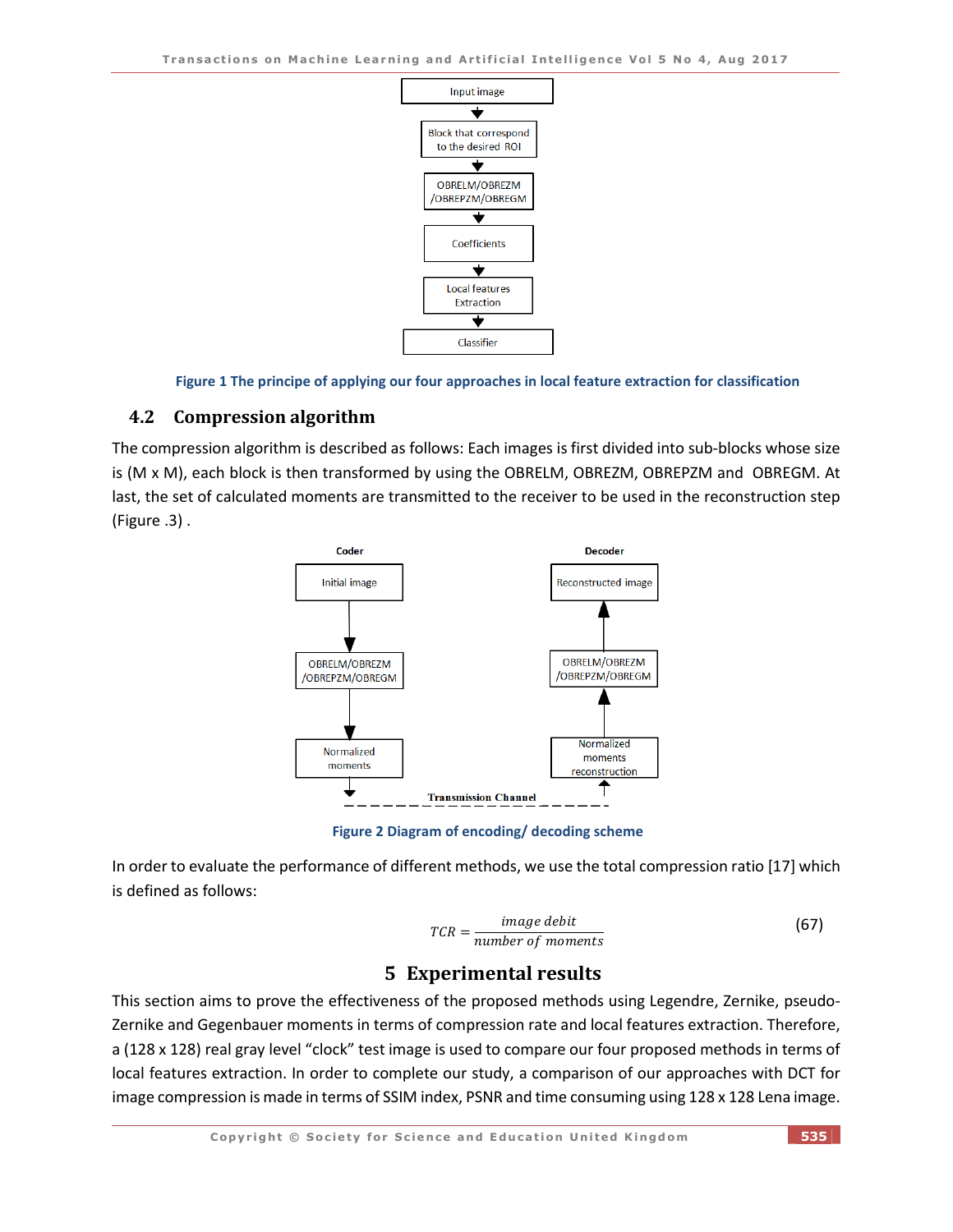# **5.1 Local features extraction**

To measure the capacity of our method, using continuous orthogonal moments, in term of local feature extraction, we have conducted the local sub-image reconstruction via our approaches on a Clock image. Firstly, we reconstruct just the clock object with only small moments orders. Then, we have adopted the Peak Signal-to-Noise ratio (PSNR) and SSIM index [20] as the measurements to evaluate the reconstructed images.



Original Image



**Figure 3 Local Reconstuction image using Overlapping block approaches of Clock image using Legendre moments (OBRELM) (A), Zernike moments (OBREZM) (B), ), Pseudo-Zernike moments (OBREPZM) (C) and Gegenbauer moments (OBREGM) (D) with different orders**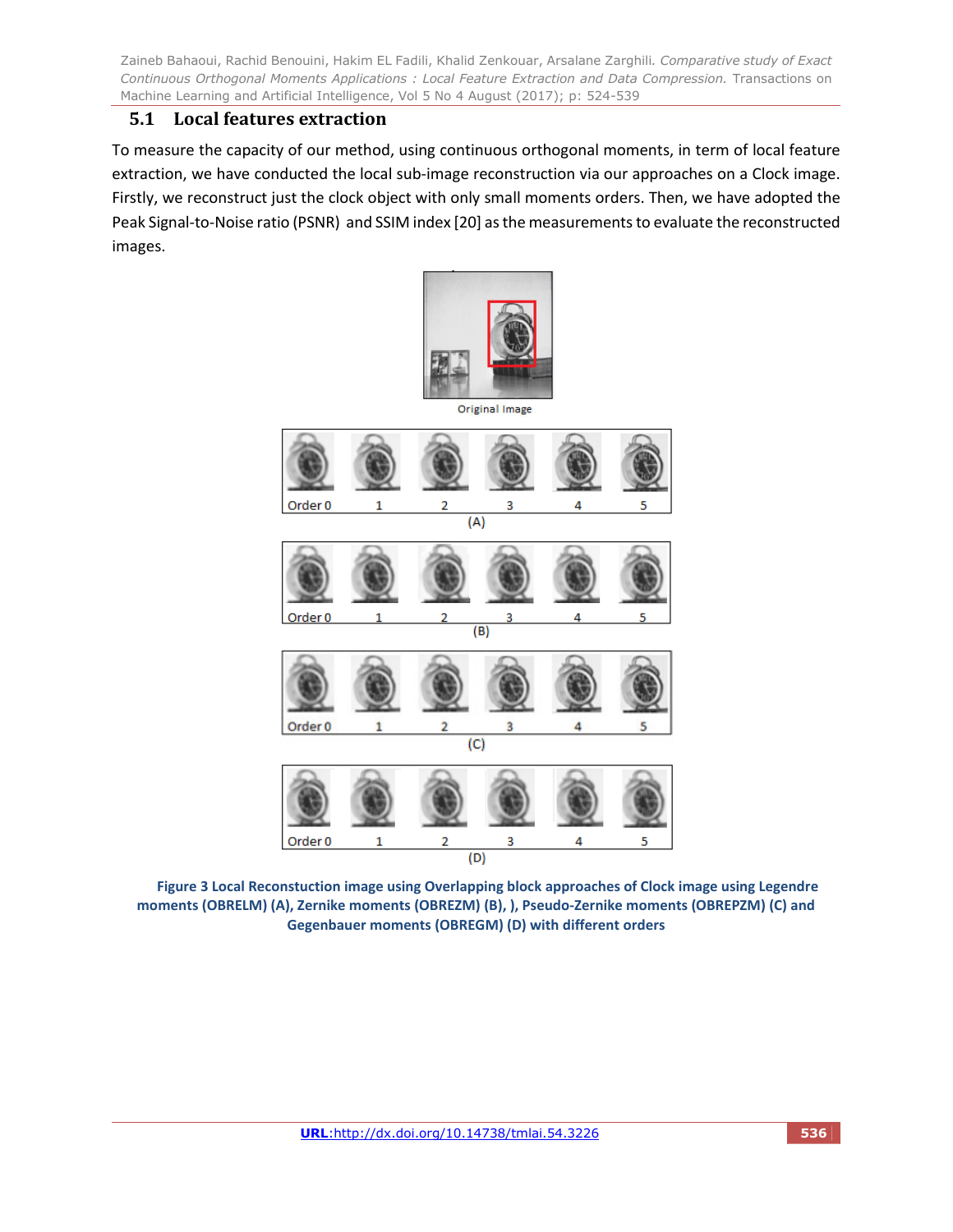**Tablem 1 Values of the PSNR/SSIM for the local reconstructed clock images using the methods based on overlapping block: OBRELM, OBREZM, OBREPZM and OBREGM using respectively Legendre, Zernike,Pseudo-Zernike and Gegenbauer moments with block size (4x4).**

|                | <b>OBRELM</b>            | <b>OBREZM</b>            | <b>OBREPZM</b>           | <b>OBREGM</b>            |  |  |
|----------------|--------------------------|--------------------------|--------------------------|--------------------------|--|--|
| Order          | PSNR/SSIM                |                          |                          |                          |  |  |
| 0<br>1         | 23.55/0.89<br>25.38/0.91 | 23.15/0.88<br>23.48/0.89 | 23.50/0.90<br>25.79/0.90 | 20.77/0.79<br>21.30/0.83 |  |  |
| $\overline{2}$ | 27.73/0.94               | 25.24/0.90               | 28.02/0.94               | 22.34/0.89               |  |  |
| 3<br>4         | 30.05/0.95<br>32.46/0.97 | 27.40/0.92<br>30.95/0.96 | 30.76/0.96<br>33.13/0.98 | 24.39/0.91<br>28.85/0.92 |  |  |
| 5              | 33.35/0.99               | 31.08/0.98               | 33.56/0.99               | 30.04/0.94               |  |  |

The above results (Figure.4, Table.1) illustrates the efficiency of the proposed methods against the blocking artifact. They show how a relatively small finite set of moments can adequately characterize the given image with no need to include higher order moments. The OBRELM and OBREPZM perform the best, OBREZM using Zernike moments performs well throughout the reconstruction process and the OBREGM using Gegenbauer moments perform lower than the others.

### **5.2 Compression: Comparison with DCT**

In this section, comparison is made between our approaches and DCT for image compression. The information is stored in some computed moments and coefficients in our three methods and DCT respectively. After reconstruction, the PSNR and SSIM produces by the four methods are compared.



**Figure 4 Comparison between OBRELM, OBREZM, OBREGM and DCT for (128 x 128) Lena image using block size (4 x 4) in terms of PSNR (a) and SSIM Index (b)**



**Figure 5 comparison between OBRELM, OBREZM, OBREGM and DCT for (128 x 128) Lena image using block size (8 x 8) in terms of PSNR (a) and SSIM Index (b)**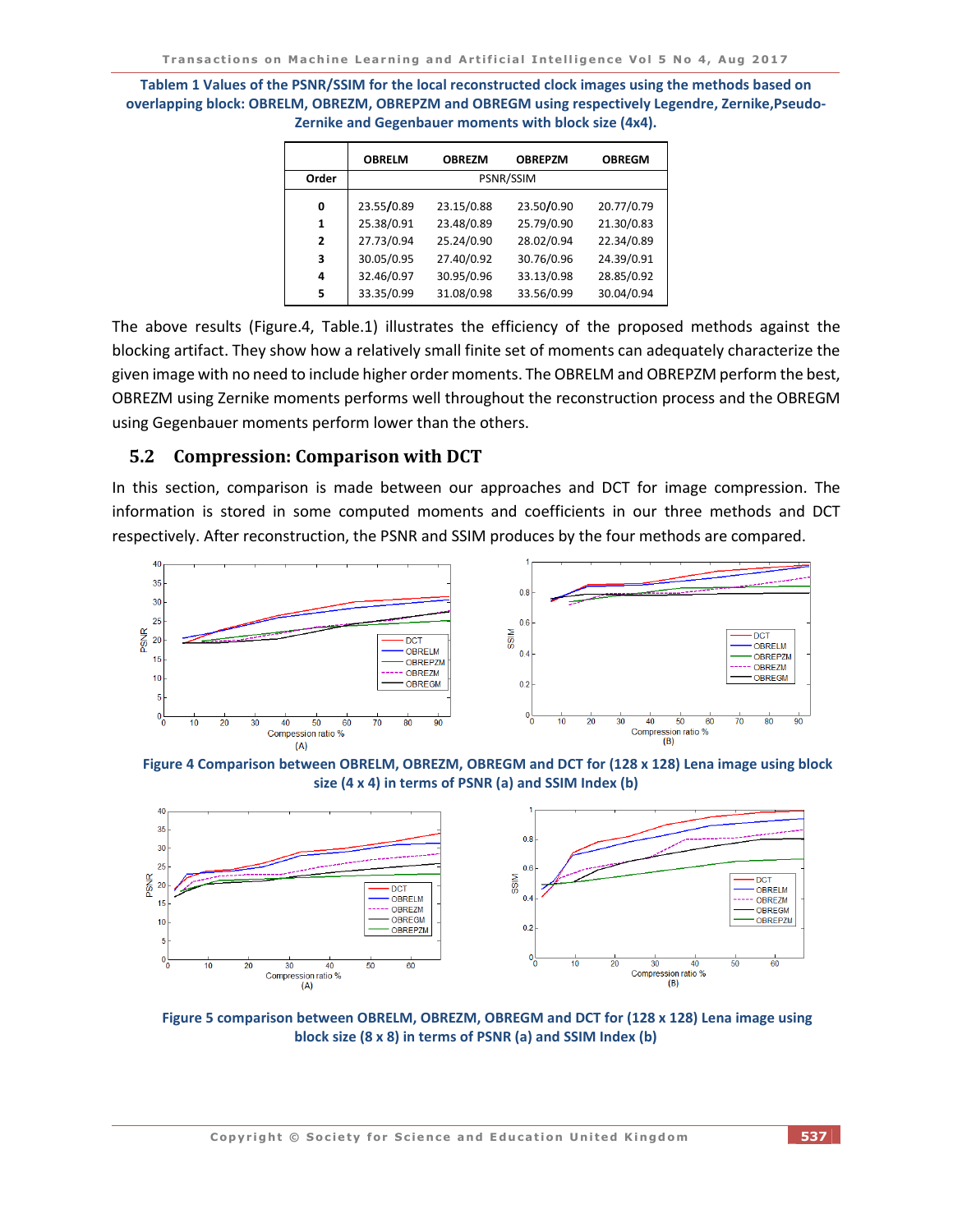**Table 3The reduction factors of reconstruction time for our proposed methods, using 128 x 128 Lena image and (4 x 4) block size, for PSNR = 20, compared to the global reconstruction with 2.0 GHz i7 and 8 GB RAM.**

| Method                | <b>OBRELM</b> | <b>OBREZM</b> | <b>OBREPZM</b> | <b>OBREGM</b> |
|-----------------------|---------------|---------------|----------------|---------------|
| Corresponding         | 0             |               |                |               |
| moments Order         |               |               |                |               |
| CPU<br>elapsed        | 0.064s        | 1.87s         | 12.10s         | 0.58s         |
| time                  |               |               |                |               |
| <b>Time Reduction</b> | 97.58%        | 92.23%        | 75.56%         | 81.62%        |

The results in Figure. 5 and Figure. 6 indicates that reconstruction using Legendre moments OBRELM provide a better compression capability compared to Zernike, Pseudo-Zernike and Gegenbauer moments which is. Whereas the OBRELM is slightly lower than DCT. However, for high compression rates the performance is almost similar.

For a better compression ratio, a quantification and numerical redundancy exploitation and entropy coding method such as Huffman coding [27] can be used.

Table 2 confirms that the OBRELM is a way better in term of data compression, but also in time reduction. This also means the other methods are unsuitable because the compression schemes require very fast encoding/ decoding image with low time consumption.

The OBRELM is better than the OBREZM and OBREPZM due to the fact that Zernike and Pseudo-Zernike moments are a complex numbers and require, for a given order, two parts in the computation: magnitude and phase. Hence, in the step of Zernike and Pseudo-Zernike moments reconstruction it will need an additional computation of the two values and, by the way, increases the complexity of the overall process. Some works used only magnitude information for recognition but involves erroneous results and impreciseness [28].

# **6 Conclusion**

In this paper, a novel and faster algorithm for the computation of exact continuous moments: Legendre, Zernike, Pseudo-Zernike and Gegenbauer, have been presented. We proved that, by replacing a greater size gray level image by a set of blocks, the moments computation can be accelerated significantly by using only small finite number of moments. We have also applied those methods to local features extraction and to data compression. The experimental results prove that the proposed methods outperforms the conventional ones in terms of error reduction, image quality and time consumption. Our OBREPZM method seems to be the best approach in term of local features extraction but it is high time consuming. In the other hand, our OBRELM method is the most suitable for data compression. Indeed, our approach allows a high compression ratio and deliver a good visual quality and low reconstruction error with less time consuming.

### **REFERENCES**

- [1] M. K. Hu, "Visual problem recognition by moment invariant," IRE Trans. Inform. Theory, vol. IT-8, pp. 179-187, Feb. 1962.
- [2] M. Teague, "Image analysis via the general theory of moments," J. Opt. Soc. Amer., vol. 70, no. 8, pp. 920-930, 1980